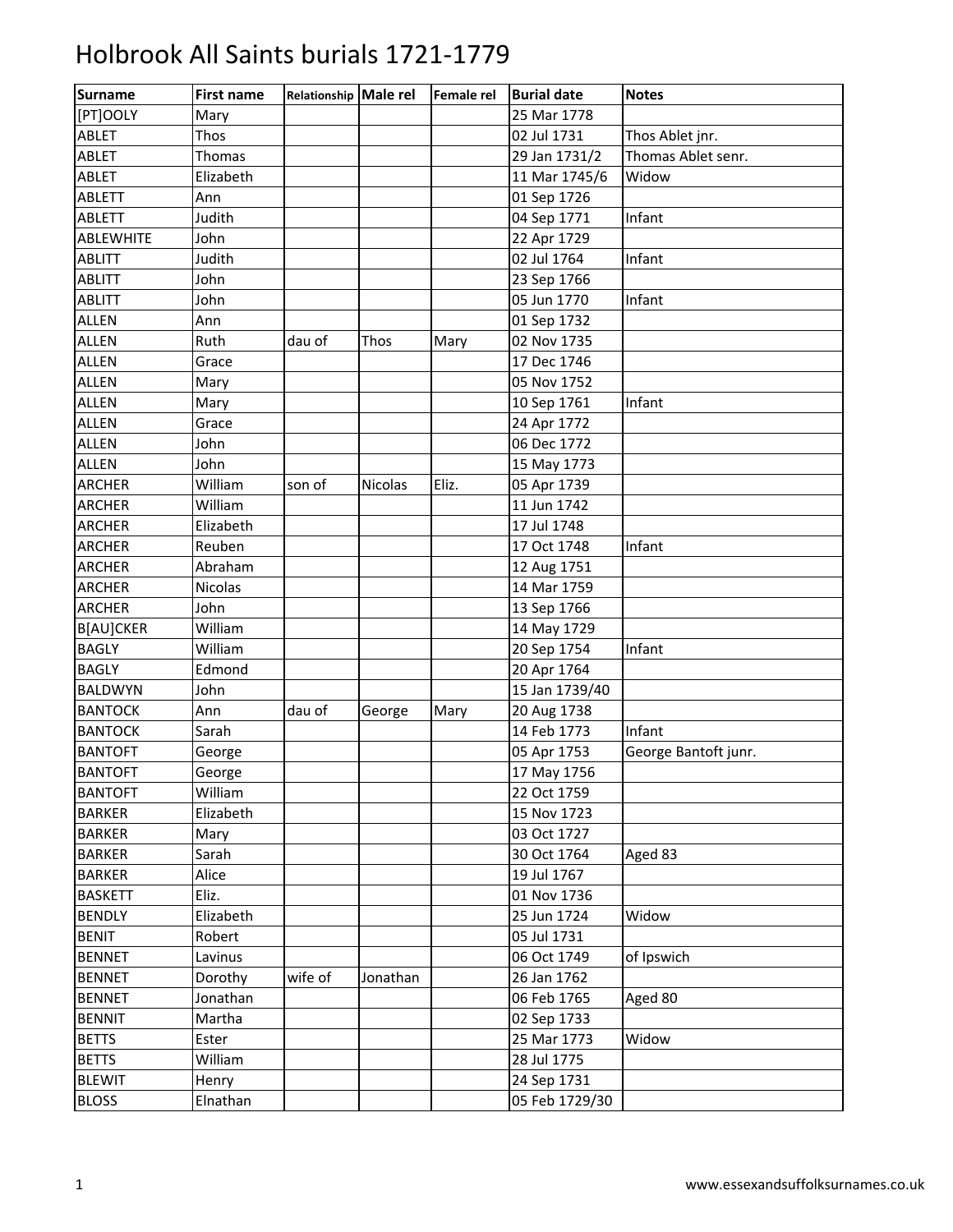| <b>Surname</b>  | <b>First name</b> | Relationship Male rel |         | <b>Female rel</b> | <b>Burial date</b> | <b>Notes</b>             |
|-----------------|-------------------|-----------------------|---------|-------------------|--------------------|--------------------------|
| <b>BLUNDELL</b> | James             |                       |         |                   | 18 Nov 1767        |                          |
| <b>BOWL</b>     | John              |                       |         |                   | 30 Aug 1730        |                          |
| <b>BOYCE</b>    | Robert            |                       |         |                   | 29 Nov 1756        | Infant                   |
| <b>BOYCE</b>    | Ann               |                       |         |                   | 03 Apr 1764        | Infant                   |
| <b>BOYCE</b>    | Thomas            |                       |         |                   | 18 Oct 1772        | Infant                   |
| <b>BOYCE</b>    | William           |                       |         |                   | 09 Nov 1775        |                          |
| <b>BRAME</b>    | Thomas            |                       |         |                   | 21 Nov 1747        |                          |
| <b>BRAME</b>    | Elizabeth         |                       |         |                   | 30 Apr 1763        | Widow                    |
| <b>BREET</b>    | Mary              |                       |         |                   | 03 May 1727        |                          |
| <b>BROOK</b>    | Jane              |                       |         |                   | 19 Mar 1764        |                          |
| <b>BROOK</b>    | Timothy           |                       |         |                   | 20 Jul 1768        |                          |
| <b>BROWN</b>    | Anne              |                       |         |                   | 04 Feb 1727/8      |                          |
| <b>BRUCE</b>    | John              |                       |         |                   | 22 Dec 1754        | A Traveller              |
| <b>BULL</b>     | Mary              |                       |         |                   | 12 Aug 1753        |                          |
| <b>BULLOCK</b>  | Edward            |                       |         |                   | 08 Mar 1767        |                          |
| <b>BURSTAL</b>  | Patrick           |                       |         |                   | 23 Oct 1768        | Pd.                      |
| <b>BURSTAL</b>  | Elizabeth         |                       |         |                   | 13 Jan 1772        |                          |
| <b>BURSTALL</b> | John              |                       |         |                   | 06 Oct 1756        |                          |
| <b>BURSTALL</b> | Samuel            |                       |         |                   | 13 Mar 1761        | Infant                   |
| <b>BUTTS</b>    | John              |                       |         |                   | 27 Jan 1743/4      |                          |
| <b>BUTTS</b>    | Mary              |                       |         |                   | 27 May 1757        |                          |
| <b>BUTTS</b>    | Elizabeth         |                       |         |                   | 02 Mar 1778        | Widow                    |
| <b>CABBON</b>   | Hannah            |                       |         |                   | 09 Feb 1730/1      |                          |
| <b>CABBON</b>   | Ann               | dau of                | William | Catherine         | 03 Apr 1740        |                          |
| CAMELL          | <b>Thos</b>       |                       |         |                   | 25 Aug 1735        | Rectr of ye Parish       |
| CAMELL          | James             |                       |         |                   | 21 Jan 1773        | Surgeon                  |
| <b>CAMPLIN</b>  | Mary              |                       |         |                   | 12 Jul 1722        |                          |
| CANNAM          | Joseph            |                       |         |                   | 05 Dec 1727        |                          |
| CARTER          | Sarah             |                       |         |                   | 29 Sep 1777        |                          |
| CAVILL          | Humphry           |                       |         |                   | 16 Apr 1778        |                          |
| <b>CHILD</b>    | John              |                       |         |                   | 30 Mar 1777        | Infant                   |
| <b>CHILD</b>    | Thos              |                       |         |                   | 09 Nov 1777        | Infant                   |
| <b>CHISNAL</b>  | William           |                       |         |                   | 19 Feb 1733/4      |                          |
| <b>CHISNAL</b>  | Ann               |                       |         |                   | 09 Apr 1734        |                          |
| <b>CHISNAL</b>  | Daniel            |                       |         |                   | 03 Mar 1741/2      | Infant                   |
| <b>CHISNAL</b>  | Eleanor           |                       |         |                   | 23 Mar 1741/2      | Infant                   |
| <b>CHISNAL</b>  | Frances           | wife of               | Daniel  |                   | 24 Apr 1743        |                          |
| CHISNAL         | Henery            | infant of             | Daniel  |                   | 24 Apr 1743        |                          |
| <b>CHISNAL</b>  | Daniel            | infant of             | Daniel  |                   | 01 Aug 1743        |                          |
| CHISNAL         | Elizabeth         | dau of                | Charls  |                   | 23 Sep 1744        |                          |
| CHISNALL        | Ann               |                       |         |                   | 20 Dec 1746        |                          |
| CHISNALL        | Ann               |                       |         |                   | 21 May 1764        |                          |
| <b>CHISNALL</b> | Charls            |                       |         |                   | 23 Nov 1768        | Charls Chisnall jnr, pd. |
| <b>CHISNALL</b> | Charls            |                       |         |                   | 16 May 1772        |                          |
| <b>CHISNEL</b>  | John              | son of                | Charls  | Susanna           | 17 Apr 1737        |                          |
| <b>CLARK</b>    | Mary              |                       |         |                   | 02 Jul 1754        | Infant                   |
| <b>CLARK</b>    | Thoams            |                       |         |                   | 03 Aug 1758        | Infant                   |
| <b>CLARK</b>    | Mary              |                       |         |                   | 06 Sep 1759        | Infant                   |
| <b>CLARK</b>    | Sarah             |                       |         |                   | 26 Oct 1761        | Infant                   |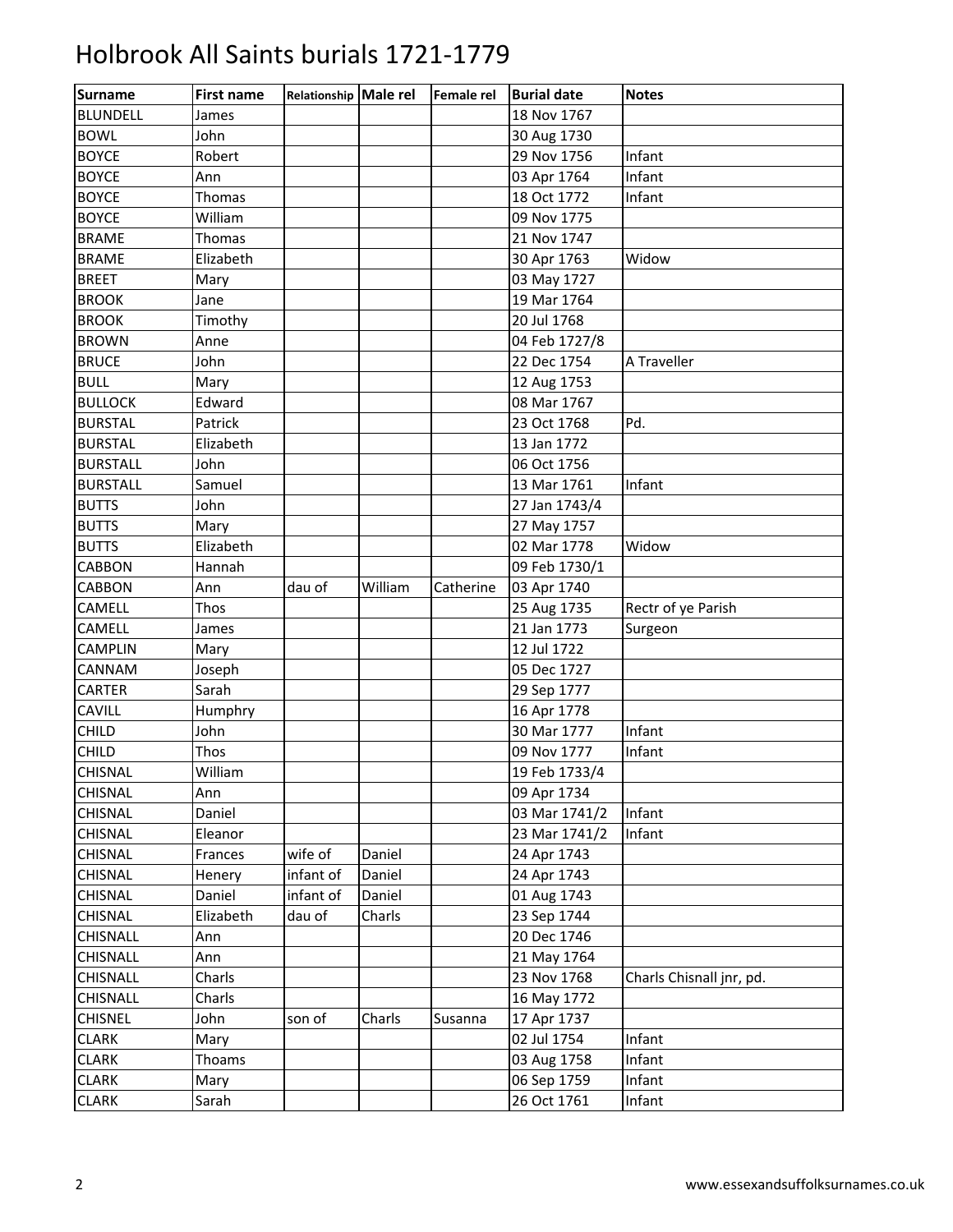| Surname         | <b>First name</b> | Relationship Male rel |        | Female rel | <b>Burial date</b> | <b>Notes</b>     |
|-----------------|-------------------|-----------------------|--------|------------|--------------------|------------------|
| <b>CLARK</b>    | Mary              |                       |        |            | 27 Nov 1761        | Infant           |
| <b>CLARK</b>    | Mary              |                       |        |            | 30 Mar 1762        |                  |
| <b>CLARK</b>    | John              |                       |        |            | 15 Jun 1764        | Infant           |
| <b>CLARK</b>    | Thos              |                       |        |            | 06 Apr 1767        | Infant           |
| <b>CLARK</b>    | Susan             |                       |        |            | 05 Sep 1771        |                  |
| <b>CLARK</b>    | Sarah             |                       |        |            | 26 Sep 1776        |                  |
| <b>CLARKE</b>   | Margaret          |                       |        |            | 21 Jan 1721/2      | of Tattingstone  |
| <b>CLARKE</b>   | Amey              |                       |        |            | 10 Apr 1733        |                  |
| COLE            | Thomas            |                       |        |            | $* * 1723$         |                  |
| COLE            | Abigail           |                       |        |            | 01 Mar 1724/5      |                  |
| COLE            | Martha            |                       |        |            | 26 Sep 1731        |                  |
| <b>COLE</b>     | Edmund            |                       |        |            | 25 May 1732        |                  |
| COLE            | Abraham           |                       |        |            | 29 Jan 1744/5      |                  |
| COLE            | Thomas            |                       |        |            | 02 Aug 1767        |                  |
| <b>COLE</b>     | Abraham           |                       |        |            | 15 Sep 1771        |                  |
| COOCKOE         | Ed                |                       |        |            | 29 Apr 1727        |                  |
| <b>COOK</b>     | Robert            |                       |        |            | 19 Sep 1747        |                  |
| COOK            | James             |                       |        |            | 20 Nov 1769        |                  |
| <b>COOPER</b>   | Mary              |                       |        |            | 11 Mar 1753        | Infant           |
| <b>COOPER</b>   | Sarah             |                       |        |            | 25 Mar 1755        |                  |
| COOPER          | Sarah             |                       |        |            | 11 Nov 1755        |                  |
| <b>COOPER</b>   | William           |                       |        |            | 26 Mar 1778        |                  |
| <b>COOPER</b>   | Sarah             |                       |        |            | 19 Apr 1778        |                  |
| COURTNAL        | Abigal            |                       |        |            | 01 Aug 1726        |                  |
| <b>COWEY</b>    | Thomas            |                       |        |            | 09 Jan 1722/3      |                  |
| COWEY           | Mary              |                       |        |            | 05 Dec 1741        |                  |
| <b>COWEY</b>    | Mary              | dau of                | Thomas |            | 01 Jan 1741/2      |                  |
| <b>COWEY</b>    | Thomas            |                       |        |            | 07 Jan 1741/2      |                  |
| CRANE           | Joseph            |                       |        |            | 12 May 1751        |                  |
| CRANE           | Benjamin          |                       |        |            | 22 Mar 1755        |                  |
| <b>CRANE</b>    | Eve               |                       |        |            | 10 Jun 1757        |                  |
| CRANE           | Sarah             |                       |        |            | 23 Nov 1762        |                  |
| <b>CRANE</b>    | Joseph            |                       |        |            | 18 Feb 1763        | Infant           |
| <b>CRANE</b>    | Sarah             |                       |        |            | 18 Aug 1771        |                  |
| <b>CRISP</b>    | Mary              |                       |        |            | 08 Mar 1723/4      |                  |
| <b>CRISP</b>    | Ann               |                       |        |            | 24 Feb 1734/5      |                  |
| <b>CRISP</b>    | George            |                       |        |            | 21 Dec 1740        |                  |
| <b>CRISP</b>    | John              |                       |        |            | 24 Jan 1741/2      |                  |
| <b>CRISP</b>    | Ann               |                       |        |            | 29 Apr 1751        | Widow            |
| <b>CROOKES</b>  | Benjamen          |                       |        |            | 23 May 1773        |                  |
| <b>CROXEN</b>   | Mary              |                       |        |            | 09 Mar 1742/3      |                  |
| <b>CROXEN</b>   | Mary              |                       |        |            | 30 Aug 1744        |                  |
| CROXON          | John              |                       |        |            | 21 May 1732        | John Croxon jnr. |
| CROXON          | Ann               |                       |        |            | 18 Mar 1732/3      |                  |
| CROXON          | John              |                       |        |            | 30 Mar 1735        | John Croxon jnr. |
| <b>CUCKOE</b>   | Sarah             | dau of                | Edward | Catherine  | 31 Jul 1738        |                  |
| <b>CUCKOW</b>   | Elizabeth         | dau of                | Edward |            | 27 Jul 1736        |                  |
| <b>CUTHBART</b> | John              |                       |        |            | 12 Jul 1734        |                  |
| <b>CUTHBERT</b> | Elizabeth         |                       |        |            | 26 Apr 1740        | Widow            |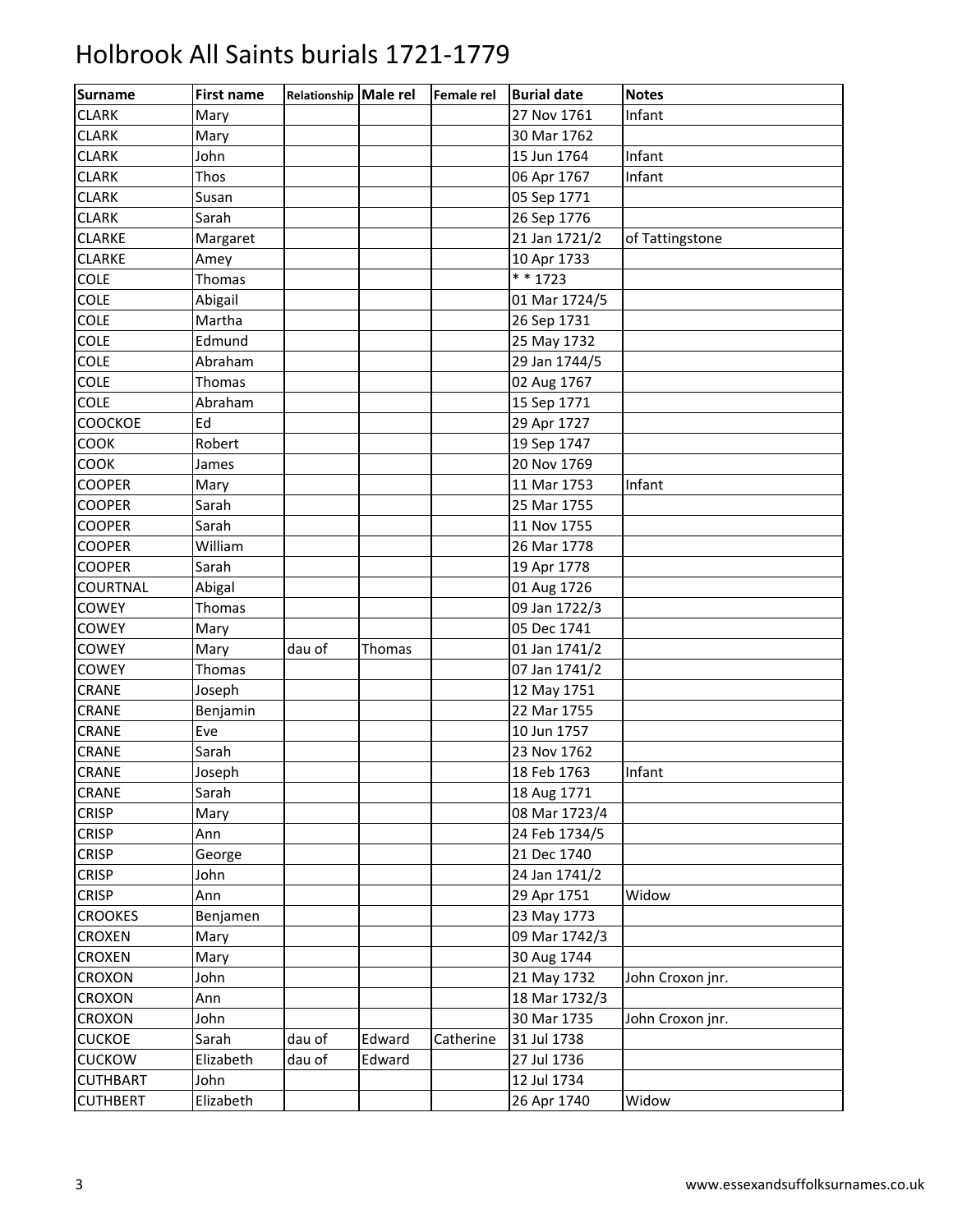| <b>Surname</b>    | <b>First name</b> | Relationship Male rel |        | Female rel | <b>Burial date</b>   | <b>Notes</b>     |
|-------------------|-------------------|-----------------------|--------|------------|----------------------|------------------|
| <b>DAINS</b>      | Mary              | wife of               | John   |            | 11 Apr 1768          | Pd.              |
| <b>DALDY</b>      | Joseph            |                       |        |            | 07 Jan 1772          | Infant           |
| <b>DALE</b>       | Sarah             |                       |        |            | 10 Feb 1763          | Infant           |
| <b>DAY</b>        | Margeret          | dau of                | Thos   | Eliz       | 22 Nov 1739          |                  |
| <b>DEAN</b>       | Judith            |                       |        |            | 20 Nov 1723          |                  |
| <b>DEAN</b>       | Anthony           |                       |        |            | 12 Dec 1723          |                  |
| <b>DEAN</b>       | Mary              |                       |        |            | 11 Dec 1723          |                  |
| <b>DEAN</b>       | Susan             |                       |        |            | 11 Dec 1723          |                  |
| <b>DEATH</b>      | Hannah            |                       |        |            | 29 Sep 1767          |                  |
| <b>DICKERSON</b>  | Albon             |                       |        |            | 27 Oct 1756          |                  |
| <b>DRIVER</b>     | Elizabeth         |                       |        |            | 23 Feb 1778          | Infant           |
| <b>DUNNET</b>     | Samuel            |                       |        |            | 13 Jun 1774          |                  |
| <b>DURANT</b>     | John              |                       |        |            | * Aug 1732           | John Durant jnr. |
| <b>DURRANT</b>    | Susan             |                       |        |            | 09 Apr 1754          |                  |
| <b>DURRANT</b>    | John              |                       |        |            | 01 Jun 1764          |                  |
| <b>EDGAR</b>      | Mary              |                       |        |            | 09 Apr 1730          |                  |
| <b>EDGAR</b>      | Robert            |                       |        |            | 16 Jun 1733          |                  |
| <b>EDGAR</b>      | Judith            |                       |        |            | 06 Jul 1745          | Widow            |
| <b>ELLINGTON</b>  | Elizabeth         |                       |        |            | 23 Jun 1771          |                  |
| <b>ENGLISH</b>    | Edward            |                       |        |            | 07 Feb 1772          | of Milden Hall   |
| <b>FALLOWS</b>    | William           |                       |        |            | 08 Mar 1758          |                  |
| <b>FEILD</b>      | Mary              | wife of               | John   |            | 15 Nov 1737          |                  |
| <b>FEILD</b>      | John              |                       |        |            | 15 Dec 1752          |                  |
| <b>FIELD</b>      | Sarah             |                       |        |            | 08 May 1724          |                  |
| <b>FIELD</b>      | Mary              |                       |        |            | 25 Dec 1732          |                  |
| <b>FIELD</b>      | John              |                       |        |            | 11 Aug 1765          | Infant           |
| <b>FILER</b>      | Dinah             |                       |        |            | $\overline{**}$ 1754 |                  |
| <b>FREEMAN</b>    | Andrew            |                       |        |            | 23 Apr 1763          |                  |
| <b>FROST</b>      | Jonathan          |                       |        |            | 11 Feb 1774          |                  |
| <b>FROST</b>      | Margaret          |                       |        |            | 13 Jun 1775          | Widow            |
| <b>FROST</b>      | Hannah            |                       |        |            | 18 Aug 1778          | Infant           |
| <b>FROST</b>      | Margeret          |                       |        |            | 24 Sep 1778          | Infant           |
| <b>FROUD</b>      | Marvelous         |                       |        |            | 15 Jan 1762          |                  |
| <b>FROUD</b>      | Marvelous         |                       |        |            | 29 May 1763          | Infant           |
| <b>FURNELL</b>    | Hannah            |                       |        |            | 13 Dec 1727          |                  |
| <b>FURNELL</b>    | William           |                       |        |            | 22 Dec 1727          |                  |
| <b>FYLER</b>      | Francis           |                       |        |            | 07 Oct 1755          |                  |
| G[AI]LLON         | John              |                       |        |            | 12 Sep 1769          | Pd.              |
| <b>GIBBS</b>      | Robert            |                       |        |            | 20 Nov 1774          | Infant           |
| <b>GIBBS</b>      | Robert            |                       |        |            | * Dec 1775           | Infant           |
| <b>GILES</b>      | Elizabeth         | wife of               | Henery |            | 08 Feb 1738/9        |                  |
| <b>GILES</b>      | Robert            |                       |        |            | * Apr 1740           |                  |
| <b>GILES</b>      | Susan             |                       |        |            | 15 Jan 1745/6        |                  |
| <b>GILES</b>      | Henery            |                       |        |            | 14 Jul 1747          |                  |
| <b>GILLY</b>      | Sarah             |                       |        |            | 21 Dec 1762          | Infant           |
| <b>GILLY</b>      | Elizabeth         |                       |        |            | 17 Aug 1767          | Child            |
| <b>GILLY</b>      | Daniel            |                       |        |            | 18 Nov 1770          |                  |
| <b>GLADMAN</b>    | Mary              |                       |        |            | 15 Jul 1755          | of Ipswich       |
| <b>GLANDFIELD</b> | William           |                       |        |            | 16 Jul 1766          |                  |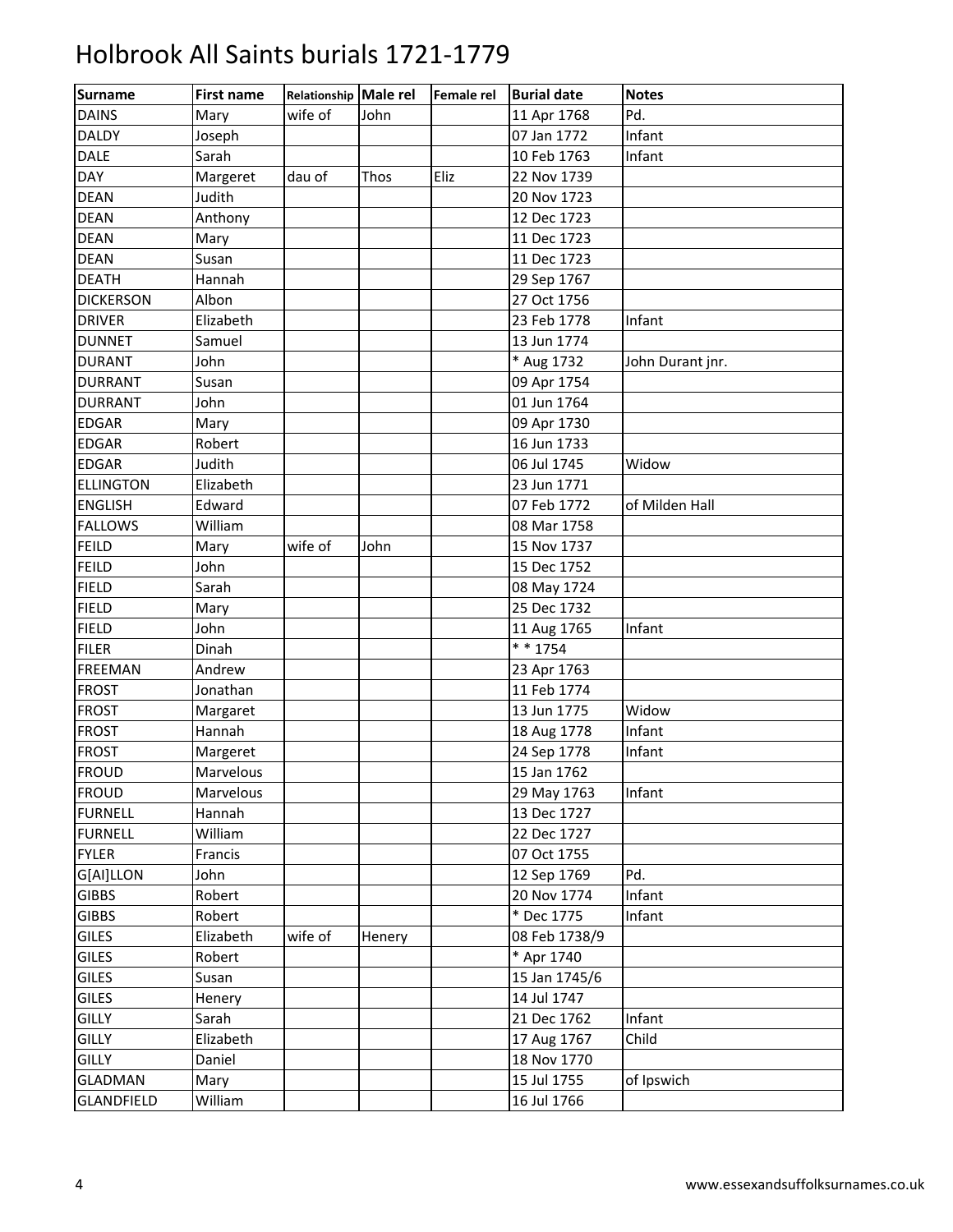| <b>Surname</b>   | <b>First name</b> | Relationship Male rel |         | <b>Female rel</b> | <b>Burial date</b> | <b>Notes</b>                                                       |
|------------------|-------------------|-----------------------|---------|-------------------|--------------------|--------------------------------------------------------------------|
| <b>GLANFIELD</b> | Thomas            |                       |         |                   | 08 Dec 1726        |                                                                    |
| <b>GLANFIELD</b> | Andrew            |                       |         |                   | 24 Jun 1731        |                                                                    |
| <b>GLANFIELD</b> | Susanna           |                       |         |                   | 10 Apr 1762        |                                                                    |
| <b>GOSLING</b>   | Andrew            |                       |         |                   | 20 May 1724        |                                                                    |
| <b>GREEN</b>     | Ann               |                       |         |                   | 06 Apr 1747        |                                                                    |
| GUILDERSLEEVE    | William           |                       |         |                   | 17 Sep 1721        |                                                                    |
| <b>GUNTON</b>    | John              |                       |         |                   | 23 Oct 1728        |                                                                    |
| <b>GYHON</b>     | John              |                       |         |                   | 24 Feb 1774        | Infant                                                             |
| <b>GYHON</b>     | John              |                       |         |                   | 22 Feb 1778        | Infant                                                             |
| <b>GYHON</b>     | Risby             |                       |         |                   | 07 Feb 1779        |                                                                    |
| <b>HALL</b>      | Rebekah           |                       |         |                   | 28 Jan 1757        |                                                                    |
| <b>HARRIS</b>    | William           |                       |         |                   | $* * 1727/8$       |                                                                    |
| <b>HARRIS</b>    | Margeret          |                       |         |                   | 02 Apr 1762        |                                                                    |
| <b>HARRISON</b>  | Mary              |                       |         |                   | 17 Feb 1760        | Infant                                                             |
| <b>HARRISS</b>   | Will.             |                       |         |                   | 10 Nov 1729        |                                                                    |
| <b>HARTLY</b>    | Sarah             |                       |         |                   | 20 Nov 1776        |                                                                    |
| <b>HASTE</b>     | Anne              | wife of               | John    |                   | 31 May 1738        |                                                                    |
| <b>HASTE</b>     | John              |                       |         |                   | 06 Jan 1739/40     |                                                                    |
| <b>HASTE</b>     | Elizabeth         |                       |         |                   | 07 Sep 1763        | Widow                                                              |
| <b>HAWARD</b>    | Mary              |                       |         |                   | 25 Jun 1728        |                                                                    |
| <b>HAYWARD</b>   | Celeb             |                       |         |                   | 27 Dec 1721        |                                                                    |
| <b>HEUKE</b>     | Ed                |                       |         |                   | 04 Nov 1728        |                                                                    |
| <b>HEWKE</b>     | Adam              |                       |         |                   | 28 Oct 1736        | Adam Hewke jnr.                                                    |
| <b>HEWKE</b>     | William           | son of                | Edward  |                   | 16 Oct 1737        | of Stutton                                                         |
| <b>HEWKE</b>     | Edward            |                       |         |                   | 17 Dec 1739        |                                                                    |
| <b>HEWKE</b>     | Edward            |                       |         |                   | 25 Aug 1743        |                                                                    |
| <b>HEWKE</b>     | William           | son of                | Edward  |                   | 30 Apr 1761        |                                                                    |
| <b>HEWKE</b>     | Benjamin          |                       |         |                   | 26 Apr 1763        | Infant                                                             |
| <b>HEWKE</b>     | William           |                       |         |                   | 12 Oct 1764        | Aged 89                                                            |
|                  |                   |                       |         |                   |                    | Aged 86. They were married in St<br>Mary Tower Church Ipswich July |
| <b>HEWKE</b>     | Sarah             | widow of              | William |                   | 21 Oct 1764        | 14th 1696.                                                         |
| <b>HEWKE</b>     | William           |                       |         |                   | 15 Jul 1765        | Infant                                                             |
| <b>HEWKE</b>     | Alice             |                       |         |                   | 02 Nov 1769        | Infant                                                             |
| <b>HEWKE</b>     | Francis           |                       |         |                   | 27 Mar 1772        |                                                                    |
| <b>HEWKE</b>     | Robert            |                       |         |                   | 29 Mar 1779        |                                                                    |
| <b>HINCKLY</b>   | John              |                       |         |                   | 05 Jan 1725/6      |                                                                    |
| <b>HINCKLY</b>   | Mary              |                       |         |                   | 21 Jan 1725/6      |                                                                    |
| <b>HOLMES</b>    | Frances           | wife of               | John    |                   | 14 Apr 1744        |                                                                    |
| <b>HOLMES</b>    | Elizabeth         | dau of                | John    |                   | 12 Jan 1744/5      |                                                                    |
| <b>HONYBALD</b>  | Sarah             |                       |         |                   | 17 Nov 1729        |                                                                    |
| <b>HOWLET</b>    | William           |                       |         |                   | 03 Aug 1756        |                                                                    |
| HOWLET?          | Sarah             |                       |         |                   | 15 Jan 1779        | Child                                                              |
| <b>HUDSON</b>    | Sarah             |                       |         |                   | 10 Apr 1751        |                                                                    |
| <b>HUKE</b>      | William           |                       |         |                   | 11 May 1728        |                                                                    |
| <b>HUKE</b>      | Martha            |                       |         |                   | 14 Aug 1734        | Infant of Stutton                                                  |
| <b>HUMPHREY</b>  | Maurice           |                       |         |                   | 09 Sep 1723        | Mr Maurice Humphrey                                                |
| <b>HUNNABALL</b> | John              |                       |         |                   | 13 Sep 1743        |                                                                    |
| <b>HUNNIBAL</b>  | Hellen            | dau of                | John    | Hellen            | 04 Nov 1744        |                                                                    |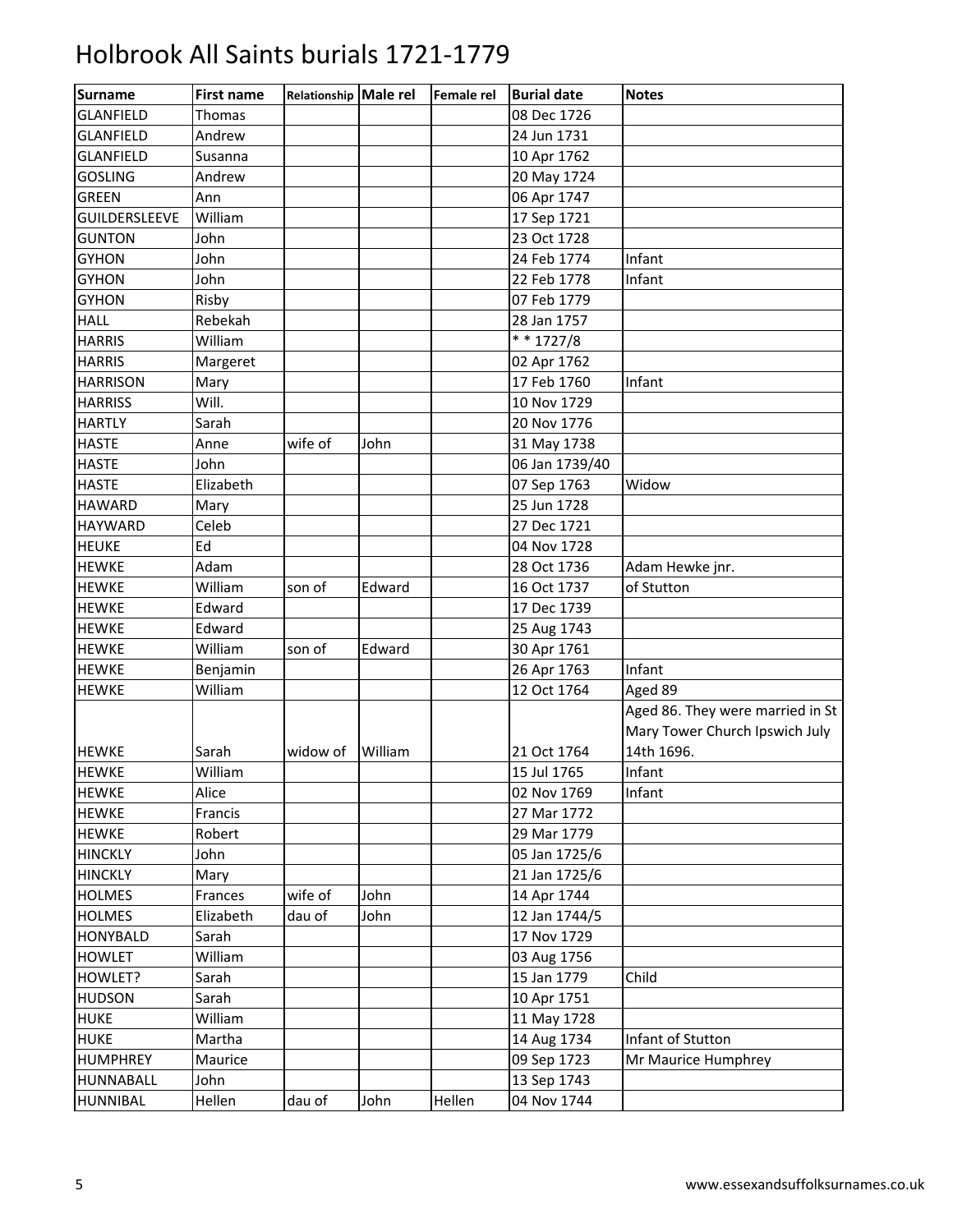| <b>Surname</b>   | <b>First name</b> | Relationship Male rel |         | Female rel | <b>Burial date</b> | <b>Notes</b>                  |
|------------------|-------------------|-----------------------|---------|------------|--------------------|-------------------------------|
| HUNNIBALL        | Hellen            |                       |         |            | 02 May 1751        |                               |
| <b>HUNNIBALL</b> | John              |                       |         |            | 14 Jul 1754        | Infant                        |
| <b>HUNNIBALL</b> | Hannah            |                       |         |            | 03 Feb 1763        |                               |
| <b>HUNNIBALL</b> | Mary              |                       |         |            | 22 Jul 1764        | Infant                        |
| <b>HUNNIBALL</b> | John              |                       |         |            | 02 Jan 1765        |                               |
| <b>HUNNIBALL</b> | Ann               |                       |         |            | 15 Apr 1768        | Pd. Widow.                    |
| <b>HUNNIBALL</b> | Hellen            | wife of               | John    |            | 23 Sep 1768        | Pd.                           |
| <b>INGRAM</b>    | Margeret          |                       |         |            | 06 May 1754        |                               |
| <b>INGRAM</b>    | John              |                       |         |            | 24 Jun 1761        |                               |
| <b>INGRAM</b>    | William           |                       |         |            | 19 Mar 1766        |                               |
|                  |                   |                       |         |            |                    |                               |
| <b>JAMES</b>     |                   |                       |         |            | 31 Oct 1734        | Widdow James, late of Shotley |
| <b>JAMES</b>     | Mary              | wife of               | Robert  |            | 05 Mar 1745/6      |                               |
| <b>JARROLD</b>   | Jonathan          |                       |         |            | 17 Jan 1779        |                               |
| <b>JENNINGS</b>  | Ann               | wife of               | William |            | 21 Apr 1736        |                               |
| <b>KEELER</b>    | James             |                       |         |            | 14 Mar 1724/5      | Jnr.                          |
| <b>KEELER</b>    | Elizabeth         |                       |         |            | 30 Apr 1756        | Widow                         |
| <b>KEELER</b>    | John              |                       |         |            | 15 Sep 1756        |                               |
| <b>KING</b>      | Mary              |                       |         |            | 20 Sep 1730        |                               |
| <b>KING</b>      | Mary              |                       |         |            | 03 Nov 1730        | Mary King jnr.                |
| <b>KING</b>      | George            |                       |         |            | 29 Jun 1731        |                               |
| <b>KING</b>      | James             |                       |         |            | 03 Oct 1732        | James King snr.               |
| <b>KING</b>      | Mary              |                       |         |            | 06 Feb 1733/4      |                               |
| <b>KING</b>      | John              |                       |         |            | 30 May 1748        |                               |
| <b>KING</b>      | Lydia             |                       |         |            | 30 Nov 1751        |                               |
| <b>KING</b>      | John              |                       |         |            | 18 Sep 1763        | John King jnr.                |
| <b>KING</b>      | Mary              |                       |         |            | 24 Oct 1764        | Child                         |
| <b>KING</b>      | Mary              |                       |         |            | 05 Feb 1766        | Infant                        |
| <b>KING</b>      | Elizabeth         |                       |         |            | 22 May 1766        | Infant                        |
| <b>KING</b>      | James             |                       |         |            | 08 Apr 1767        | Infant                        |
| <b>KING</b>      | Elizabeth         |                       |         |            | 28 Sep 1767        | Infant                        |
| <b>KING</b>      | Frances           | wife of               | Abraham |            | 13 Jul 1769        |                               |
| <b>KING</b>      | Lydia             |                       |         |            | 13 Jul 1770        |                               |
| <b>KING</b>      | Richard           |                       |         |            | 28 Mar 1771        | Infant                        |
| <b>KING</b>      | Thos              |                       |         |            | 22 Jun 1777        | Infant                        |
| LAMBERT          | Philip            |                       |         |            | 28 Nov 1773        | Infant                        |
| LANGHAM          | Edward            |                       |         |            | 22 Apr 1777        | Infant                        |
| LARRANCE         | John              |                       |         |            | 16 Feb 1729/30     |                               |
| LARRANCE         | John              |                       |         |            | 05 Sep 1730        |                               |
| LAURANCE         | Stephen           |                       |         |            | 13 Feb 1742/3      |                               |
| LAURANCE         | Thos              |                       |         |            | 24 Jan 1757        |                               |
| <b>LAURANCE</b>  | Sarah             |                       |         |            | 02 Feb 1757        |                               |
| <b>LAURENCE</b>  | Stephen           |                       |         |            | 09 May 1741        |                               |
| <b>LAURENCE</b>  | Elizabeth         |                       |         |            | 12 Oct 1745        |                               |
| <b>LAURENCE</b>  | Thomas            |                       |         |            | 08 Oct 1749        |                               |
| <b>LAURENCE</b>  | Elizabeth         |                       |         |            | 24 Mar 1766        | Widow                         |
| LEE              | Sarah             |                       |         |            | 13 Mar 1768        |                               |
| <b>LEGGETT</b>   | Margeret          |                       |         |            | 06 Jun 1761        |                               |
| <b>LEGGETT</b>   | Martha            |                       |         |            | 04 Apr 1762        | Infant                        |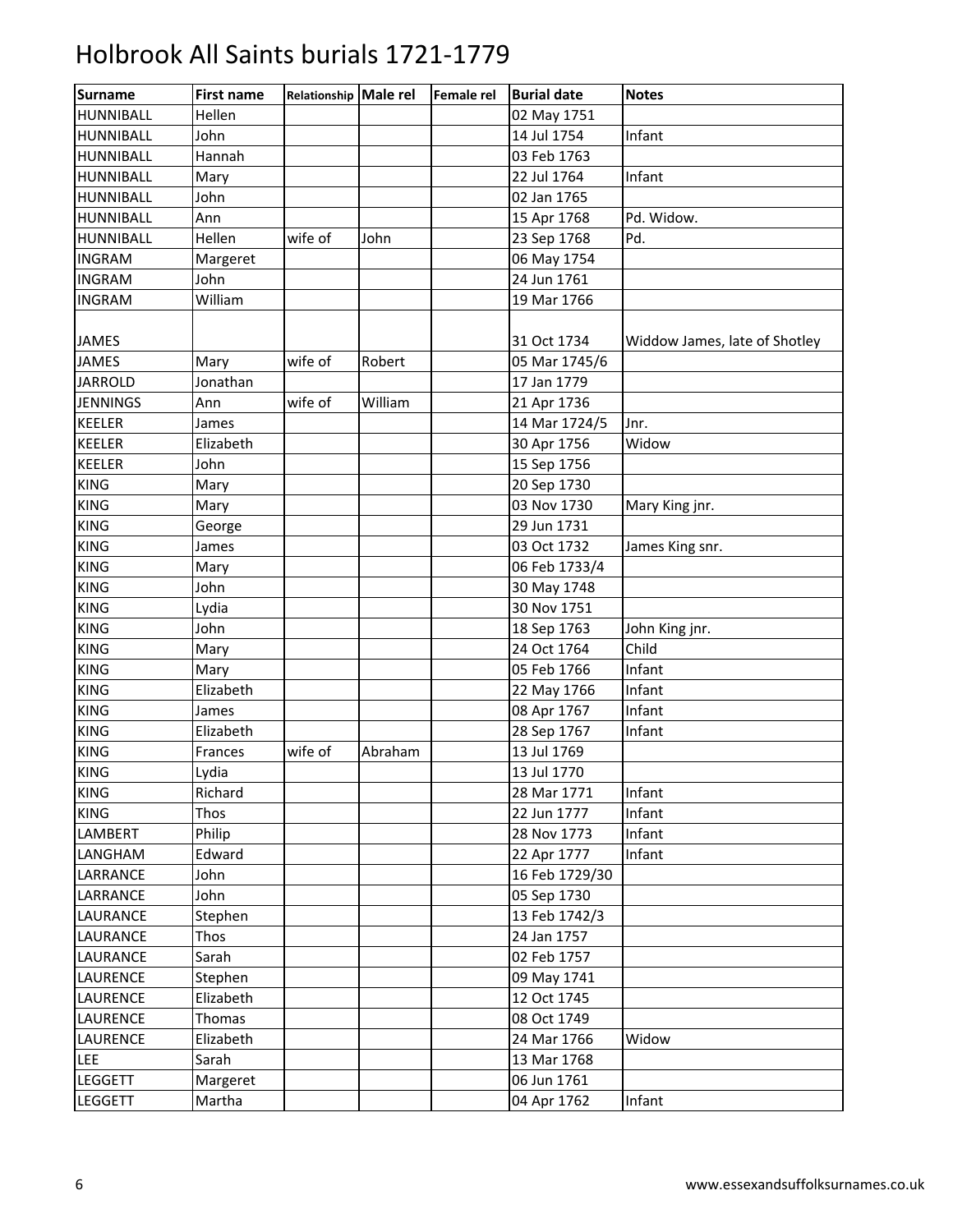| Surname          | <b>First name</b> | Relationship Male rel |        | Female rel | <b>Burial date</b> | <b>Notes</b>                       |
|------------------|-------------------|-----------------------|--------|------------|--------------------|------------------------------------|
| LEVELL           | Sarah             | dau of                | Thomas | Sarah      | 22 May 1745        |                                    |
| <b>LEVELL</b>    | Thomas            |                       |        |            | 02 Apr 1748        |                                    |
| <b>LUCAS</b>     | Tho.              |                       |        |            | 20 Jan 1728/9      |                                    |
| <b>LUCAS</b>     | Richard           |                       |        |            | 20 Sep 1751        |                                    |
| <b>LUCAS</b>     | Charls            |                       |        |            | 12 Feb 1756        |                                    |
| <b>LUCAS</b>     | Richard           |                       |        |            | 23 Feb 1757        |                                    |
|                  |                   |                       |        |            |                    |                                    |
| <b>LUCAS</b>     | Lucas             |                       |        |            | 16 Oct 1761        | Lucas Rich, alias Lucas. See 1744. |
| <b>LUCAS</b>     | Elizabeth         |                       |        |            | 20 Jun 1762        |                                    |
| <b>LUCAS</b>     | Ann               |                       |        |            | 04 Sep 1769        | Pd.                                |
| <b>LUCAS</b>     | John              |                       |        |            | 10 Sep 1778        |                                    |
| <b>LUFF</b>      | Anne              |                       |        |            | 02 Jan 1722/3      |                                    |
| <b>LUFF</b>      | John              |                       |        |            | 01 Apr 1727        |                                    |
| <b>LUFF</b>      | Sarah             |                       |        |            | 24 Nov 1727        |                                    |
| <b>MANNING</b>   | Richard           |                       |        |            | 12 Oct 1750        | Infant                             |
| <b>MARCKHAM</b>  | M*hias            |                       |        |            | 22 Mar 1753        |                                    |
| <b>MARKHAM</b>   | Sarah             |                       |        |            | 29 Jan 1760        |                                    |
| <b>MARSH</b>     | William           |                       |        |            | 23 May 1771        |                                    |
| <b>MARTIN</b>    | Susan             |                       |        |            | 27 Dec 1724        |                                    |
| <b>MARTIN</b>    | Elizabeth         |                       |        |            | 06 May 1725        |                                    |
| <b>MARTIN</b>    | Mary              |                       |        |            | 05 Jun 1727        |                                    |
| <b>MARTIN</b>    | Eliz.             |                       |        |            | 28 Oct 1728        |                                    |
| <b>MARTIN</b>    | Elizabeth         |                       |        |            | 05 Jan 1732/3      |                                    |
| <b>MARTIN</b>    | Andrew            | son of                | John   | Mary       | 05 Apr 1740        |                                    |
| <b>MARTIN</b>    | Hannah            |                       |        |            | 31 Mar 1755        |                                    |
| <b>MARTIN</b>    | Mary              |                       |        |            | 30 May 1755        |                                    |
| <b>MARTIN</b>    | Mary              | wife of               | James  |            | 28 Jan 1762        |                                    |
| <b>MARTIN</b>    | James             |                       |        |            | 19 Dec 1766        | James Martin jnr.                  |
| <b>MARTIN</b>    | James             |                       |        |            | 24 Feb 1767        | Drowned.                           |
| <b>MARTIN</b>    | Mary              |                       |        |            | 11 Apr 1773        | Widow                              |
| <b>MARTIN</b>    | Sarah             |                       |        |            | 17 Dec 1778        |                                    |
| <b>MAY</b>       | <b>Thomas</b>     |                       |        |            | 26 Dec 1761        |                                    |
| <b>MEADOWS</b>   | Thos              |                       |        |            | 10 Sep 1776        | Infant                             |
| <b>MEADOWS</b>   | Martha            |                       |        |            | 22 Nov 1778        | Infant                             |
| <b>MOAT</b>      | Martha            |                       |        |            | 16 Mar 1761        | of Stutton                         |
| <b>MULENDER</b>  | Cath.             | wife of               | Thomas |            | 27 Mar 1737        |                                    |
| <b>MULLENDER</b> | <b>Thomas</b>     |                       |        |            | 25 Apr 1735        | Thomas Mullender jnr.              |
| <b>MULLENDER</b> | Thos              |                       |        |            | 30 Jul 1736        | Thos Mullender senr.               |
| <b>MULLINDER</b> | Mary              |                       |        |            | 14 May 1732        |                                    |
| <b>MUNT</b>      | William           |                       |        |            | 07 Nov 1722        |                                    |
| <b>MUNT</b>      | Susan             | wife of               | John   |            | 11 Mar 1750/1      | Late wife                          |
| <b>MUNT</b>      | William           |                       |        |            | 07 Apr 1754        | Infant                             |
| <b>MUNT</b>      | Edmond            |                       |        |            | 03 Feb 1761        | Infant                             |
| <b>MUNT</b>      | Sarah             |                       |        |            | 26 Nov 1762        |                                    |
| <b>MUNT</b>      | Edward            |                       |        |            | 20 Jun 1766        | Infant                             |
| <b>MUNT</b>      | James             |                       |        |            | 26 Aug 1766        |                                    |
| <b>MUNT</b>      | William           |                       |        |            | 08 Feb 1767        |                                    |
| <b>MUNT</b>      | Edward            |                       |        |            | 13 Aug 1769        | Infant                             |
| <b>MUNT</b>      | Christopher       |                       |        |            | 03 Nov 1778        |                                    |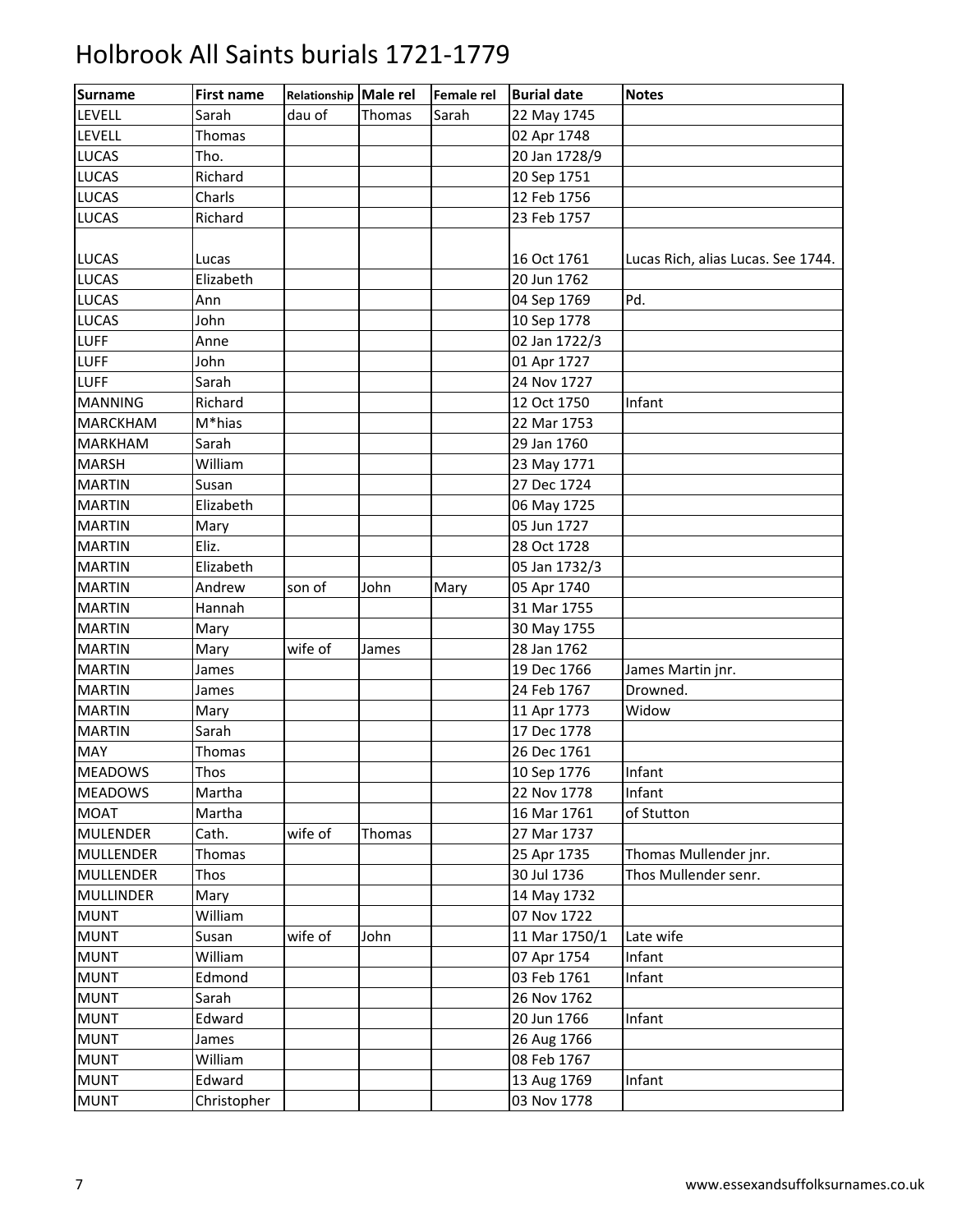| <b>Surname</b>  | <b>First name</b> | Relationship Male rel |         | Female rel | <b>Burial date</b> | <b>Notes</b>                       |
|-----------------|-------------------|-----------------------|---------|------------|--------------------|------------------------------------|
| <b>MUNT</b>     | William           |                       |         |            | 11 Mar 1779        |                                    |
| <b>MUNT</b>     | James             |                       |         |            | 27 Mar 1779        |                                    |
| <b>MUNT</b>     | Joseph            |                       |         |            | 03 Apr 1779        |                                    |
| <b>NATTAL</b>   | Ann               |                       |         |            | 12 Nov 1730        |                                    |
| <b>NICHOLLS</b> | Elizabeth         | dau of                | Anthony |            | 20 Apr 1722        |                                    |
| <b>NICHOLLS</b> | Elizabeth         |                       |         |            | 09 Apr 1725        |                                    |
| <b>NICHOLS</b>  | William           |                       |         |            | 18 Nov 1767        | Infant                             |
| <b>NICKOLDS</b> | Elizabeth         |                       |         |            | 21 Mar 1726/7      |                                    |
| <b>NICKOLDS</b> | Anthoney          |                       |         |            | 28 Mar 1727        |                                    |
| <b>NICOLS</b>   | Martha            |                       |         |            | 02 May 1754        | Widow                              |
| <b>NORRICE</b>  | Solomon           |                       |         |            | 26 Jan 1731/2      |                                    |
| <b>NORRISS</b>  | Mary              |                       |         |            | 15 May 1730        |                                    |
| <b>NORRISS</b>  | John              |                       |         |            | 04 Oct 1733        | John Norriss jnr.                  |
| <b>NORRISS</b>  | John              |                       |         |            | 05 May 1734        |                                    |
| <b>NUN</b>      | Abraham           |                       |         |            | 26 Apr 1726        |                                    |
| <b>NUNN</b>     | John              |                       |         |            | 30 Apr 1740        |                                    |
| <b>NUNN</b>     | Mary              |                       |         |            | 27 May 1740        | Widow                              |
|                 |                   |                       |         |            |                    | Late wife of Martin Nunn, Rectr    |
| <b>NUNN</b>     | Elizabeth         | wife of               | Martin  |            | 30 Dec 1744        | of this Parish                     |
|                 |                   |                       |         |            |                    |                                    |
|                 |                   |                       |         |            |                    | Son of Martin Nunn, Rectr of this  |
| <b>NUNN</b>     | Martin            | son of                | Martin  | Elizabeth  | 04 Feb 1744/5      | Parish by Elizabeth his Late wife. |
| <b>NUNN</b>     | John              |                       |         |            | 05 Sep 1754        | Infant                             |
| <b>NUNN</b>     | Mary              | dau of                | Tho     |            | 18 Mar 1759        |                                    |
| <b>NUNN</b>     | Mary              | wife of               | Thos.   |            | 14 Mar 1762        |                                    |
| <b>NUNN</b>     | Mary              |                       |         |            | 28 Mar 1762        | Infant                             |
| <b>NUNN</b>     | John              |                       |         |            | 25 Jun 1762        | Infant                             |
| <b>NUNN</b>     | Thomas            |                       |         |            | 04 Sep 1771        |                                    |
| <b>NUTTAL</b>   | Thos              |                       |         |            | 01 Apr 1730        |                                    |
| <b>OLIFER</b>   | Sarah             |                       |         |            | 15 Apr 1768        | Widow.                             |
| <b>PAIN</b>     | John              |                       |         |            | * Sep 1776         |                                    |
| <b>PARSON</b>   | William           |                       |         |            | 20 Jul 1767        | Infant                             |
| <b>PATTRIGE</b> | Ann               |                       |         |            | 28 Dec 1726        |                                    |
| <b>PAYN</b>     | Sarah             | wife of               | John    |            | 17 Jan 1741/2      |                                    |
| <b>PAYN</b>     | Susan             | wife of               | John    |            | 03 May 1743        |                                    |
| <b>PAYN</b>     | Elizabeth         | wife of               | John    |            | 23 May 1749        | 3rd wife of John                   |
| <b>PAYNE</b>    | Sarah             |                       |         |            | 22 Jun 1735        |                                    |
| PEAK            | Mary              |                       |         |            | 21 Apr 1773        | Infant                             |
| PEAK            | Richard           |                       |         |            | 08 Jun 1774        |                                    |
| PERCIVAL        | Mary              |                       |         |            | 06 May 1747        |                                    |
| PERRIMAN        | Elizabeth         |                       |         |            | 27 May 1775        | Infant                             |
| PERRIMENT       | Elizabeth         |                       |         |            | 09 May 1771        | Infant                             |
| PILLENG         | Ann               |                       |         |            | 14 Feb 1748/9      |                                    |
| <b>PIXTONE</b>  | Mary              | wife of               | Abraham |            | 25 Mar 1736        |                                    |
| POLY            | Robert            |                       |         |            | 19 Nov 1727        |                                    |
| <b>POOLEY</b>   | Hellen            |                       |         |            | 03 Nov 1729        |                                    |
| <b>POOLEY</b>   | Easter            |                       |         |            | 05 Mar 1731/2      |                                    |
| <b>POOLY</b>    | Sarah             | dau of                | John    | Sarah      | 28 Jul 1737        |                                    |
| <b>POOLY</b>    | Judith            | dau of                | John    | Sarah      | 25 Aug 1737        |                                    |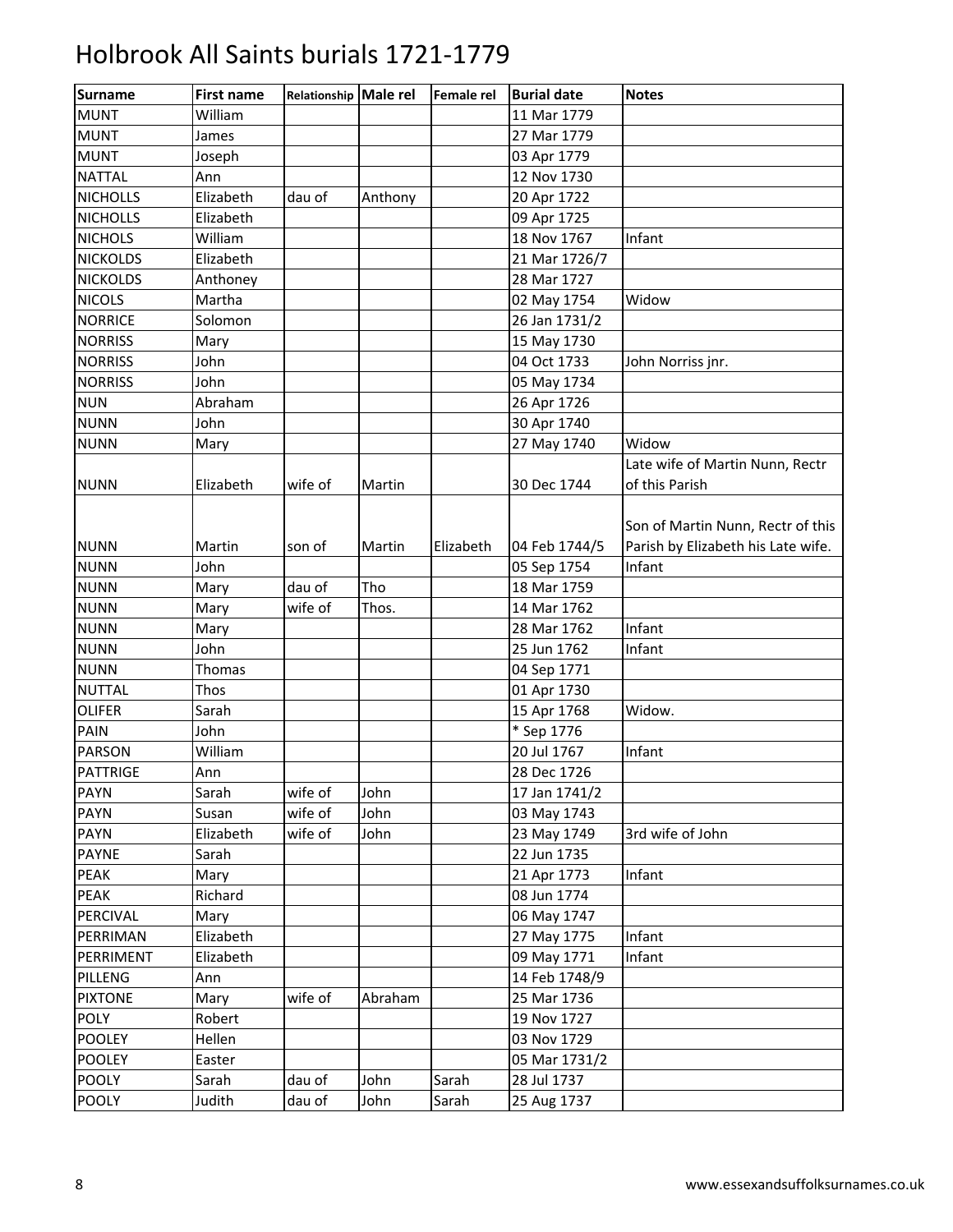| <b>Surname</b>    | <b>First name</b> | Relationship Male rel |         | Female rel | <b>Burial date</b> | <b>Notes</b>                       |
|-------------------|-------------------|-----------------------|---------|------------|--------------------|------------------------------------|
| <b>POOLY</b>      | Hester            | dau of                | Robt    | Margeret   | 27 Mar 1740        |                                    |
| <b>POOLY</b>      | Mary              |                       |         |            | 11 Oct 1742        |                                    |
| <b>POOLY</b>      | Sarah             |                       |         |            | 28 Mar 1749        |                                    |
| <b>POOLY</b>      | John              |                       |         |            | 16 Jun 1757        |                                    |
| POOLY             | Margeret          |                       |         |            | 03 Apr 1761        |                                    |
| POOLY             | Robert            |                       |         |            | 05 Jun 1761        |                                    |
| <b>POOLY</b>      | Hellen            |                       |         |            | 04 Apr 1763        |                                    |
| <b>POOLY</b>      | Joseph            |                       |         |            | 25 Jan 1766        |                                    |
| <b>POOLY</b>      | Alice             |                       |         |            | 12 Apr 1770        |                                    |
| <b>PORTER</b>     | Dorothy           |                       |         |            | 08 May 1748        | Infant                             |
| <b>PORTER</b>     | Robert            |                       |         |            | 12 Mar 1757        |                                    |
| <b>PORTER</b>     | Ruth              |                       |         |            | 05 Jun 1761        |                                    |
| <b>PORTER</b>     | Esther            |                       |         |            | 11 Apr 1764        | Infant                             |
| <b>PORTER</b>     | Esther            |                       |         |            | 29 Jan 1765        | Infant                             |
| <b>PORTER</b>     | Mary              |                       |         |            | 06 Jan 1766        |                                    |
| <b>PORTER</b>     | Samuel            |                       |         |            | 06 Dec 1770        |                                    |
| <b>PULLEN</b>     | Adam              |                       |         |            | 02 Apr 1722        |                                    |
| <b>PULLEN</b>     | Rose              |                       |         |            | 10 Jun 1744        | Widow                              |
| <b>RAWLINGSON</b> | Ambrose           |                       |         |            | 05 Jan 1745/6      |                                    |
| <b>RAWLINSON</b>  | Susan             | wife of               | Ambrose |            | 09 May 1737        |                                    |
| RAWLISINSON       | Susan             |                       |         |            | 20 Aug 1729        |                                    |
| RAY               | John              |                       |         |            | 29 May 1734        |                                    |
| RAY               | Hester            |                       |         |            | 10 Feb 1738/9      | Widow                              |
| <b>RAYMER</b>     | Jonathan          |                       |         |            | 27 Feb 1757        |                                    |
| RAYMER            | Mary              |                       |         |            | 10 Oct 1757        |                                    |
| <b>RAYMORE</b>    | Mary              |                       |         |            | 02 Feb 1730/1      |                                    |
| <b>REED</b>       | John              |                       |         |            | 04 Jun 1722        | John Reed jnr.                     |
| <b>REED</b>       | John              |                       |         |            | 28 Jan 1722/3      | John Reed snr.                     |
| <b>REEVE</b>      | John              |                       |         |            | 15 May 1740        |                                    |
| <b>RENOLDS</b>    | Ussola            |                       |         |            | 28 Nov 1727        |                                    |
| <b>RENOLDS</b>    | Robert            |                       |         |            | 01 Feb 1727/8      |                                    |
| <b>RENOLLS</b>    | Sarah             |                       |         |            | 16 Jan 1721/2      |                                    |
| <b>REVETT</b>     | Mary              |                       |         |            | 29 Aug 1766        |                                    |
| <b>REYNOLDS</b>   | Robert            |                       |         |            | 08 Aug 1726        |                                    |
| <b>REYNOLDS</b>   | Susanna           |                       |         |            | 22 Apr 1730        |                                    |
| <b>REYNOLDS</b>   | Thomas            |                       |         |            | 02 Aug 1730        |                                    |
| <b>REYNOLDS</b>   | Jeremiah          |                       |         |            | 18 Apr 1732        |                                    |
| <b>REYNOLDS</b>   | James             |                       |         |            | 12 Feb 1733/4      | of Shotly                          |
| <b>REYNOLDS</b>   | Jeremiah          |                       |         |            | 23 Jun 1737        |                                    |
| <b>REYNOLDS</b>   | Thomas            |                       |         |            | 19 Jul 1744        |                                    |
| <b>REYNOLDS</b>   | John              |                       |         |            | 17 Sep 1748        |                                    |
| <b>REYNOLDS</b>   | Sarah             |                       |         |            | 29 Jan 1748/9      | Infant                             |
| <b>REYNOLDS</b>   | Robert            |                       |         |            | 02 Nov 1764        | Aged 74                            |
| <b>REYNOLDS</b>   | Avis              |                       |         |            | 16 Jan 1766        | Widow                              |
|                   |                   |                       |         |            |                    |                                    |
| <b>RICH</b>       | Lucas             |                       |         |            | 16 Oct 1761        | Lucas Rich, alias Lucas. See 1744. |
| <b>RICKARD</b>    | John              |                       |         |            | 08 Feb 1772        | of Milden Hall                     |
| <b>RIVET</b>      | Dinah             |                       |         |            | 18 Jan 1721/2      |                                    |
| <b>RIVET</b>      | John              |                       |         |            | 07 Apr 1725        |                                    |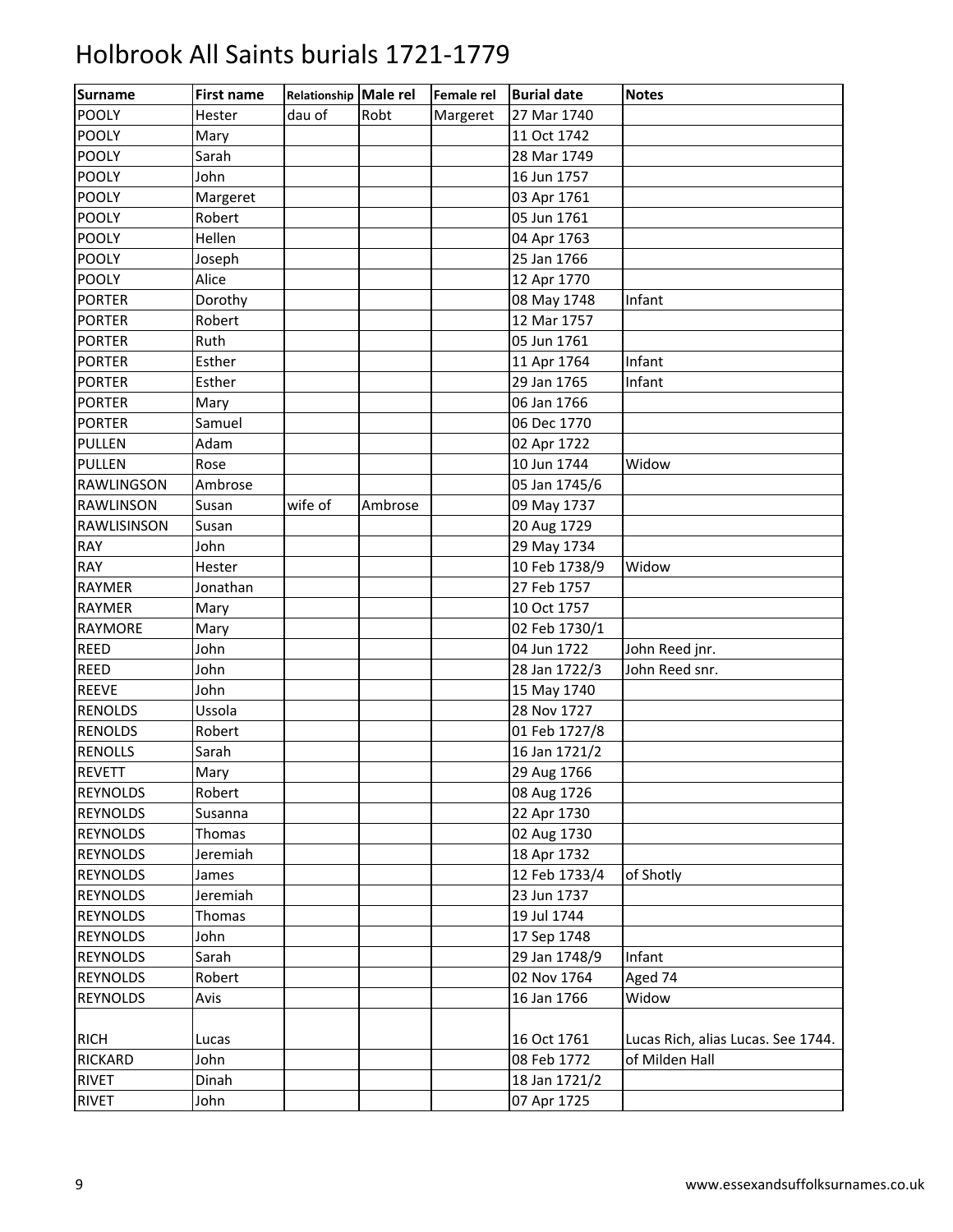| <b>Surname</b>   | <b>First name</b> | Relationship Male rel | <b>Female rel</b> | <b>Burial date</b> | <b>Notes</b>                 |
|------------------|-------------------|-----------------------|-------------------|--------------------|------------------------------|
| <b>RIVETT</b>    | William           |                       |                   | 04 Mar 1768        | Infant                       |
| <b>RIVETT</b>    | George            |                       |                   | 04 Jan 1778        |                              |
| <b>RIVIT</b>     | Jonathan          |                       |                   | 21 Mar 1732/3      |                              |
| <b>RIVITT</b>    | Sarah             |                       |                   | 12 Nov 1771        |                              |
| <b>ROBARTS</b>   | Rose              |                       |                   | 10 Dec 1759        | Infant                       |
| <b>ROBERTS</b>   | Mary              |                       |                   | 20 Jan 1760        | Infant                       |
| <b>ROBERTS</b>   | Mary              |                       |                   | 07 Mar 1762        | Infant                       |
| <b>ROBERTS</b>   | Thomas            |                       |                   | 03 Oct 1763        |                              |
| <b>ROSE</b>      | Mary              |                       |                   | 02 Jun 1728        |                              |
| <b>ROSE</b>      | <b>Nicolas</b>    |                       |                   | 04 Dec 1737        |                              |
| <b>ROSE</b>      | Ann               |                       |                   | 08 May 1747        | Widow                        |
| <b>RUDLAND</b>   | Mary              |                       |                   | 30 Dec 1732        |                              |
| <b>RUSSAL</b>    | Henery            |                       |                   | 30 Aug 1767        | Infant                       |
| <b>RUSSAL</b>    | Henery            |                       |                   | 15 Nov 1768        | Pd.                          |
| SAY              | Sarah             |                       |                   | 04 Mar 1722/3      | Widow                        |
| SAY              | Susanna           |                       |                   | * Nov 1727         |                              |
| SAY              | Richard           |                       |                   | 11 Jul 1729        |                              |
| SAY              | Richard           |                       |                   | 17 Jan 1768        |                              |
| <b>SCRIVENER</b> | Margret           |                       |                   | 09 Sep 1730        |                              |
| <b>SCRIVENER</b> | Samuel            |                       |                   | 31 May 1731        |                              |
|                  |                   |                       |                   |                    | Base child of Ann Scrivener, |
| <b>SCRIVENER</b> | Stephen           | child of              | Ann               | 29 Nov 1737        | widow                        |
| <b>SCRIVENOR</b> | Ann               |                       |                   | 18 Dec 1777        | Widow                        |
| <b>SEAGUR</b>    | Samuel            |                       |                   | 14 Oct 1772        | Infant                       |
| <b>SEMONS</b>    | William           |                       |                   | 30 Oct 1726        |                              |
| <b>SEMONS</b>    | Robert            |                       |                   | 20 Apr 1732        |                              |
| <b>SEWEL</b>     | James             |                       |                   | 16 Sep 1748        |                              |
| <b>SEWELL</b>    | Margaret          |                       |                   | 17 May 1725        |                              |
| <b>SEWELL</b>    | Elizabeth         |                       |                   | 11 Dec 1725        |                              |
| <b>SEWELL</b>    | Joseph            |                       |                   | 01 Apr 1740        |                              |
| <b>SHEPARD</b>   | Mary              |                       |                   | 20 Jan 1734/5      |                              |
| <b>SHEPHERD</b>  | John              |                       |                   | 03 Apr 1758        | Infant                       |
| <b>SHEPHERD</b>  | William           |                       |                   | 30 Jun 1776        |                              |
| <b>SIMMONS</b>   | Mary              |                       |                   | 07 May 1751        |                              |
| <b>SLIPPER</b>   | Eliz.             |                       |                   | 25 Nov 1727        |                              |
| <b>SMITH</b>     | Robert            |                       |                   | 23 Dec 1745        |                              |
| <b>SMYTH</b>     | Mary              |                       |                   | 10 Mar 1727/8      | of Stutton                   |
| SPARROW          | William           |                       |                   | 22 Aug 1759        | Infant                       |
| SPAWLE           | Sarah             |                       |                   | 16 Mar 1776        | Infant                       |
| SPENDLY          | Elce              |                       |                   | 13 Feb 1729/30     |                              |
| SPENDLY          | Francis           |                       |                   | 24 Apr 1748        |                              |
| <b>TARSTER</b>   | John              |                       |                   | 27 Apr 1739        |                              |
| <b>TASTER</b>    | George            |                       |                   | 01 Dec 1771        |                              |
| <b>TAWBUME</b>   | Eliz.             |                       |                   | 28 Nov 1733        | Eliz. Tawbune and infant.    |
| <b>TAYLER</b>    | Elizabeth         |                       |                   | 30 Oct 1726        |                              |
| <b>TAYLER</b>    | William           |                       |                   | 21 Jun 1728        | William Tayler snr.          |
| <b>TAYLER</b>    | William           |                       |                   | 17 Jan 1732/3      | William Tayler jnr.          |
| <b>TAYLER</b>    | Robert            |                       |                   | 09 May 1756        |                              |
| <b>TAYLER</b>    | Elizabeth         |                       |                   | 17 Oct 1756        | Infant                       |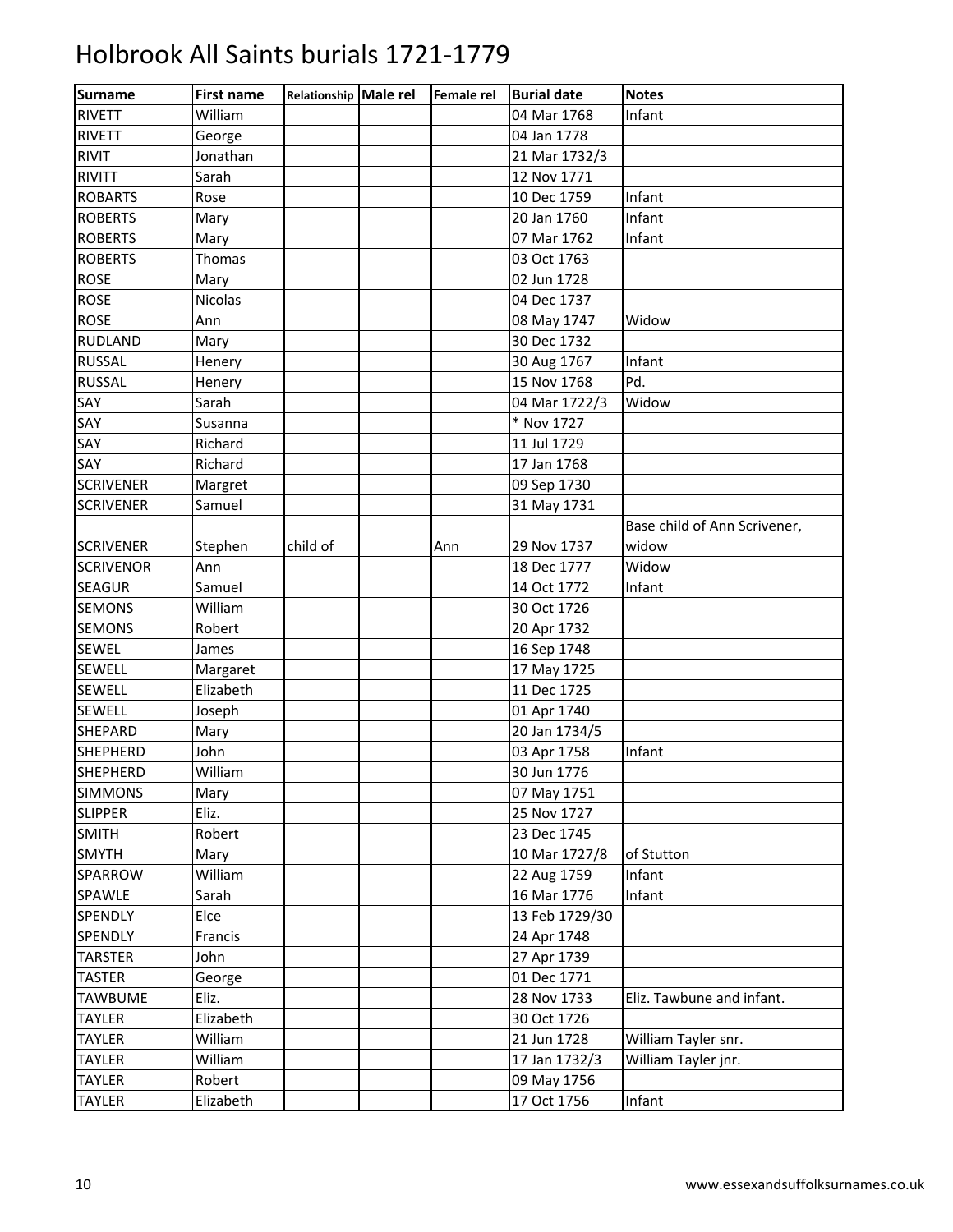| <b>Surname</b>  | <b>First name</b> | Relationship Male rel |           | Female rel | <b>Burial date</b> | <b>Notes</b>                |
|-----------------|-------------------|-----------------------|-----------|------------|--------------------|-----------------------------|
| <b>TAYLOR</b>   | Elizabeth         |                       |           |            | 02 Jun 1758        |                             |
| <b>TAYLOR</b>   | Mary              |                       |           |            | 01 Oct 1758        | Infant                      |
| <b>TAYLOR</b>   | Amey              |                       |           |            | 27 Oct 1759        |                             |
| <b>TAYLOR</b>   | John              |                       |           |            | 14 Nov 1759        |                             |
| <b>TAYLOR</b>   | Susan             |                       |           |            | 19 Feb 1760        | Infant                      |
| <b>TAYLOR</b>   | William           |                       |           |            | 28 Nov 1760        |                             |
| <b>TAYLOR</b>   | Thomas            |                       |           |            | 31 Aug 1762        |                             |
| <b>TAYLOR</b>   | William           |                       |           |            | 26 Feb 1767        |                             |
| <b>TAYLOR</b>   | Susan             |                       |           |            | 19 Feb 1768        |                             |
| <b>TAYLOR</b>   | William           |                       |           |            | 19 Jun 1769        | Infant                      |
| <b>TAYLOR</b>   | Sarah             |                       |           |            | 04 Aug 1769        | Infant                      |
| <b>TAYLOR</b>   | Mary              |                       |           |            | 04 Nov 1770        |                             |
| <b>TAYLOR</b>   | Susanna           |                       |           |            | 03 Dec 1770        | Infant                      |
| <b>TAYLOR</b>   | Thomas            |                       |           |            | 18 Apr 1776        | Infant                      |
| <b>THORN</b>    | Ann               | wife of               | Jonas     |            | 26 Jul 1741        |                             |
| <b>THORN</b>    | Jonas             |                       |           |            | 06 Nov 1746        |                             |
| <b>TILLET</b>   | Hannah            |                       |           |            | 09 May 1730        | Entry crossed out.          |
| <b>TILLITT</b>  | Hanah             |                       |           |            | 28 Feb 1729/30     |                             |
| <b>TRAPNELL</b> | John              |                       |           |            | 01 Feb 1773        | of St. Clement's Ipswich    |
| <b>TRAPNELL</b> | Mary              |                       |           |            | 24 Jul 1777        | Widow                       |
| <b>TWAITS</b>   | John              |                       |           |            | 23 Mar 1731/2      |                             |
| <b>VESEY</b>    | James             |                       |           |            | 10 Apr 1772        |                             |
| <b>VINCENT</b>  | Abraham           |                       |           |            | 07 Sep 1772        |                             |
| <b>VINCENT</b>  | Sarah             |                       |           |            | 09 Feb 1778        | Infant                      |
| WAYLAND         | Richard           |                       |           |            | 07 Jan 1730/1      |                             |
| WAYLAND         | Catherine         |                       |           |            | 07 Jan 1730/1      |                             |
|                 |                   |                       |           |            |                    | Base child of Mary Wayland, |
| <b>WAYLAND</b>  | Ann               | child of              |           | Mary       | 10 Feb 1733/4      | widow                       |
| WEEB            | Franc*            |                       |           |            | 15 May 1729        |                             |
| WELLAM          | Jacob             | son of                | Thomas    | Sarah      | 21 Oct 1737        |                             |
| WELLUM          | Sarah             |                       |           |            | 13 Jun 1769        |                             |
| WELLUM          | Thomas            |                       |           |            | 12 Mar 1771        |                             |
| <b>WHINEY</b>   | Catherine         |                       |           |            | 05 Mar 1748/9      | Infant                      |
| WHINEY          | Hannah            |                       |           |            | 19 Sep 1763        | Widow                       |
| <b>WHINEY</b>   | John              |                       |           |            | 10 Aug 1767        |                             |
| <b>WHINEY</b>   | Judith            |                       |           |            | 29 May 1771        |                             |
| <b>WHINEY</b>   | Thomas            |                       |           |            | 12 Nov 1771        |                             |
| <b>WHINEY</b>   | Catharine         |                       |           |            | 18 Apr 1776        |                             |
| <b>WHINNEY</b>  | Abraham           |                       |           |            | 29 Oct 1741        |                             |
| <b>WHINNEY</b>  | Joseph            |                       |           |            | 19 Aug 1760        |                             |
| <b>WHITMAN</b>  | Mary              |                       |           |            | 30 May 1771        |                             |
| <b>WICKAM</b>   | Christian         |                       |           |            | 28 Feb 1733/4      |                             |
| <b>WICKAM</b>   | Mary              | wife of               | $[NM]$ i* |            | 21 Dec 1736        |                             |
| <b>WICKHAM</b>  | Sarah             |                       |           |            | 25 Oct 1747        | Infant                      |
| <b>WICKHAM</b>  | Michael           |                       |           |            | 24 Apr 1748        |                             |
| <b>WICKHAM</b>  | William           |                       |           |            | 23 May 1755        |                             |
| <b>WICKHAM</b>  | John              |                       |           |            | 12 Jan 1762        |                             |
| <b>WICKHAM</b>  | Martha            |                       |           |            | 15 Apr 1764        |                             |
| <b>WICKHAM</b>  | Michael           |                       |           |            | 28 Oct 1764        | Aged 76                     |